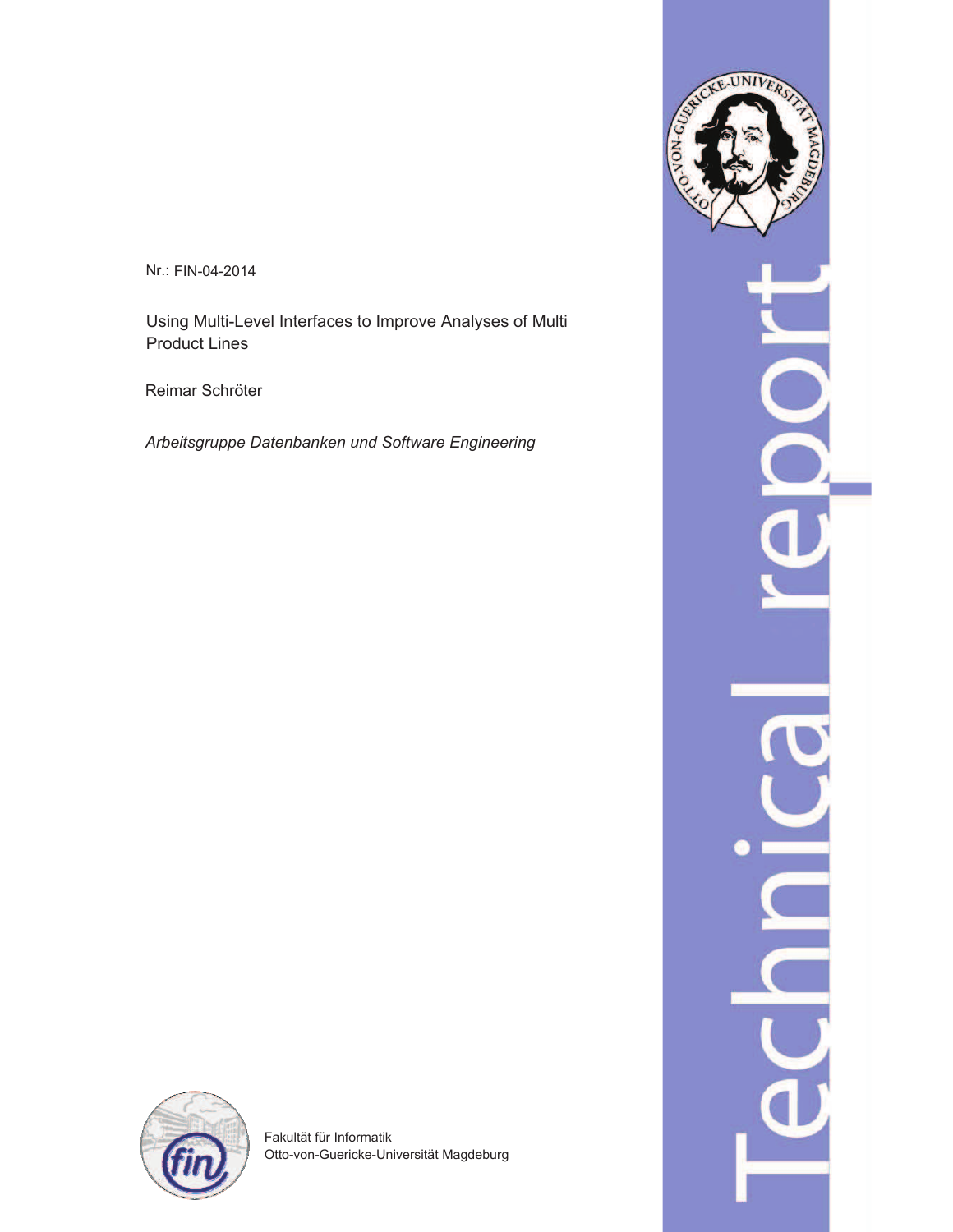Nr.: FIN-04-2014

Using Multi-Level Interfaces to Improve Analyses of Multi Product Lines

Reimar Schröter

*Arbeitsgruppe Datenbanken und Software Engineering*

Technical report (Internet) Elektronische Zeitschriftenreihe der Fakultät für Informatik der Otto-von-Guericke-Universität Magdeburg ISSN 1869-5078



Fakultät für Informatik Otto-von-Guericke-Universität Magdeburg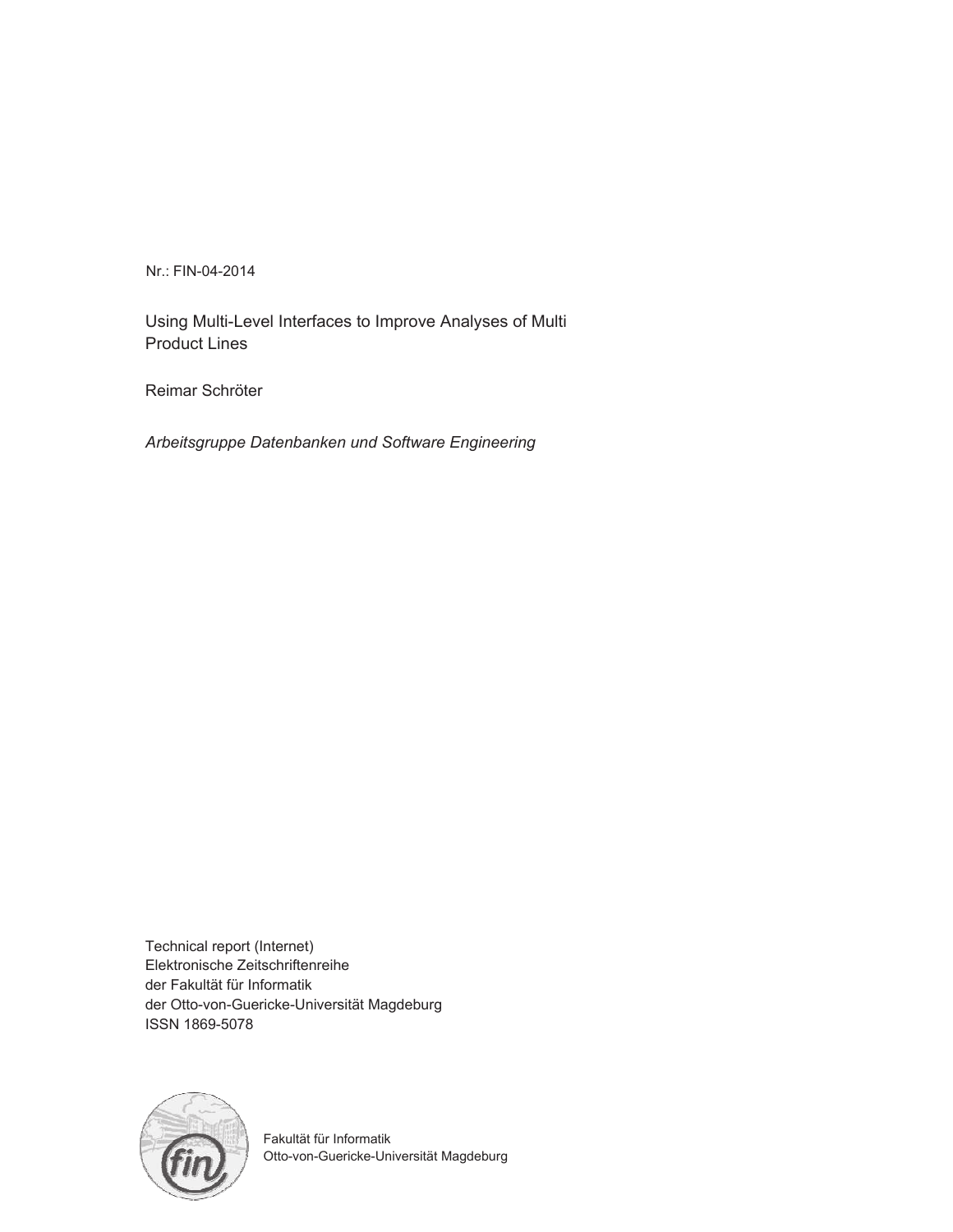# **Impressum** (§ 5 TMG)

*Herausgeber:*  Otto-von-Guericke-Universität Magdeburg Fakultät für Informatik Der Dekan

*Verantwortlich für diese Ausgabe:*  Otto-von-Guericke-Universität Magdeburg Fakultät für Informatik Postfach 4120 39016 Magdeburg E-Mail: reimar.schroeter@iti.cs.uni-magdeburg.de Reimar Schröter

http://www.cs.uni-magdeburg.de/Technical\_reports.html Technical report (Internet) ISSN 1869-5078

*Redaktionsschluss*: 15.10.2014

*Bezug:* Otto-von-Guericke-Universität Magdeburg Fakultät für Informatik Dekanat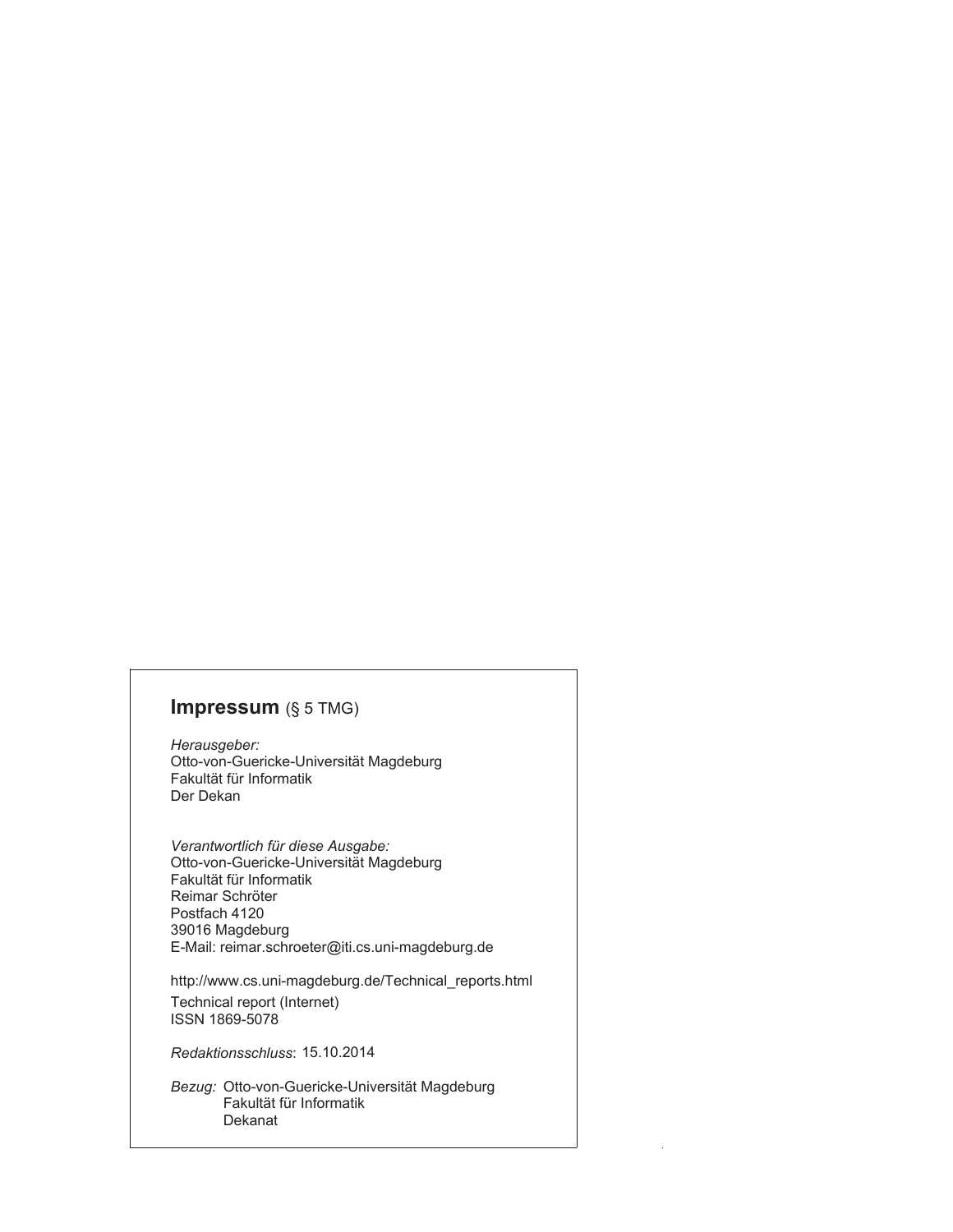# **Using Multi-Level Interfaces to Improve Analyses of Multi Product Lines**

Reimar Schröter University of Magdeburg, Germany rschroet@ovgu.de

### ABSTRACT

Software product lines (SPLs) enable an efficient development of similar programs based on a common code base. Although the number of SPLs in practice increases, the development and maintenance of an SPL is still challenging. In detail, a developer has to consider a huge amount of variability in each step of the development cycle that can become unmanageable. Therefore, multi software product lines (MPLs) were introduced that divide this variability in smaller more manageable parts. However, as result, the dependency between these SPLs becomes challenging as well as the analysis that should ensure the correctness of the whole systems. We propose multi-level interfaces that consist of a set of interfaces that encapsulate the modeling level, the implementation level as well as the behavioral level between cooperating software product lines. Using these interfaces, we want to investigate whether it is possible to simplify analyses according to these different levels so that we do not need the knowledge about the whole MPL. Preliminary results show that multi-level interfaces facilitate the domain comprehension for the developer, and reduce the complexity of product-line analyses. We present an overview of hypotheses and research methods as well as a concrete working plan to investigate multi-level interfaces in the software product-line lifecycle.

### Categories and Subject Descriptors

D.2.2 [Software Engineering]: Design Tools and Techniques—Modules and interfaces

### General Terms

Design, Reliability

### Keywords

Software product lines, multi product lines, modularity, interfaces

### 1. INTRODUCTION AND MOTIVATION

The reuse of software artifacts is an important concept to reduce the effort through product development. Since the beginning of the software-engineering age, many concepts and mechanism were proposed to reuse software artifacts. One of the most promising concepts for the reuse of software artifacts are *software product lines (SPLs)* that allow us to generate tailored products based on a common code base [10, 3]. The commonalities and differences between



Figure 1: Reuse of an index-structure SPL in a variable database management system (adapted version of [38]).

these products are described by features that can be selected to generate a product according to the special requirements of a stakeholder [18].

Several techniques and tools exist that allow a developer to design, develop, and analyze SPLs. Nevertheless, industrial SPLs tend to be very large and, thus, the developer has to handle thousands of features (e.g., more than 11 000 features in the linux kernel [40]). This huge amount of variability is still challenging for each development step of an SPL. One way to handle this variability is based on a divide and conquer strategy in which the problem is described in a set of dependent SPLs. The result is a multi software product line (MPL), which is an arbitrary composition of SPLs [33].

Let us consider a small example to clarify the main ideas of MPLs. In Figure 1, we depict the dependency of an SPL that represents a database management system (DBMS) to an SPL for index structures (Index). We call this resulting system of dependent SPLs an MPL. In detail, the DBMS is a variable system based on plugins that intends to reuse parts of a variable Index to optimize the performance of the data access. By contrast to the DBMS, the SPL Index is implemented based on preprocessors. If we want to combine both SPLs, we have to ensure that each resulting product of the DBMS works correct and use a tailored Index according to the specific DMBS requirements. Thus, the complete system is high variable (cf. if we consider a huge set of possible variable Indexes that we can use in the SPL DBMS) and it is difficult to describe the dependencies between these SPLs.

In previous research, the problem of the overwhelmed variability was mainly addressed according to one development step of SPLs (i.e., variability modeling, implementation). In the following, we classify these approaches as *local ap*proaches. In general, in these development steps exist a direct dependency (see Figure 1, dashed arrow) between the involved SPLs (i.e., on the modeling, implementation and on the level of runtime behavior). Therefore, if we want to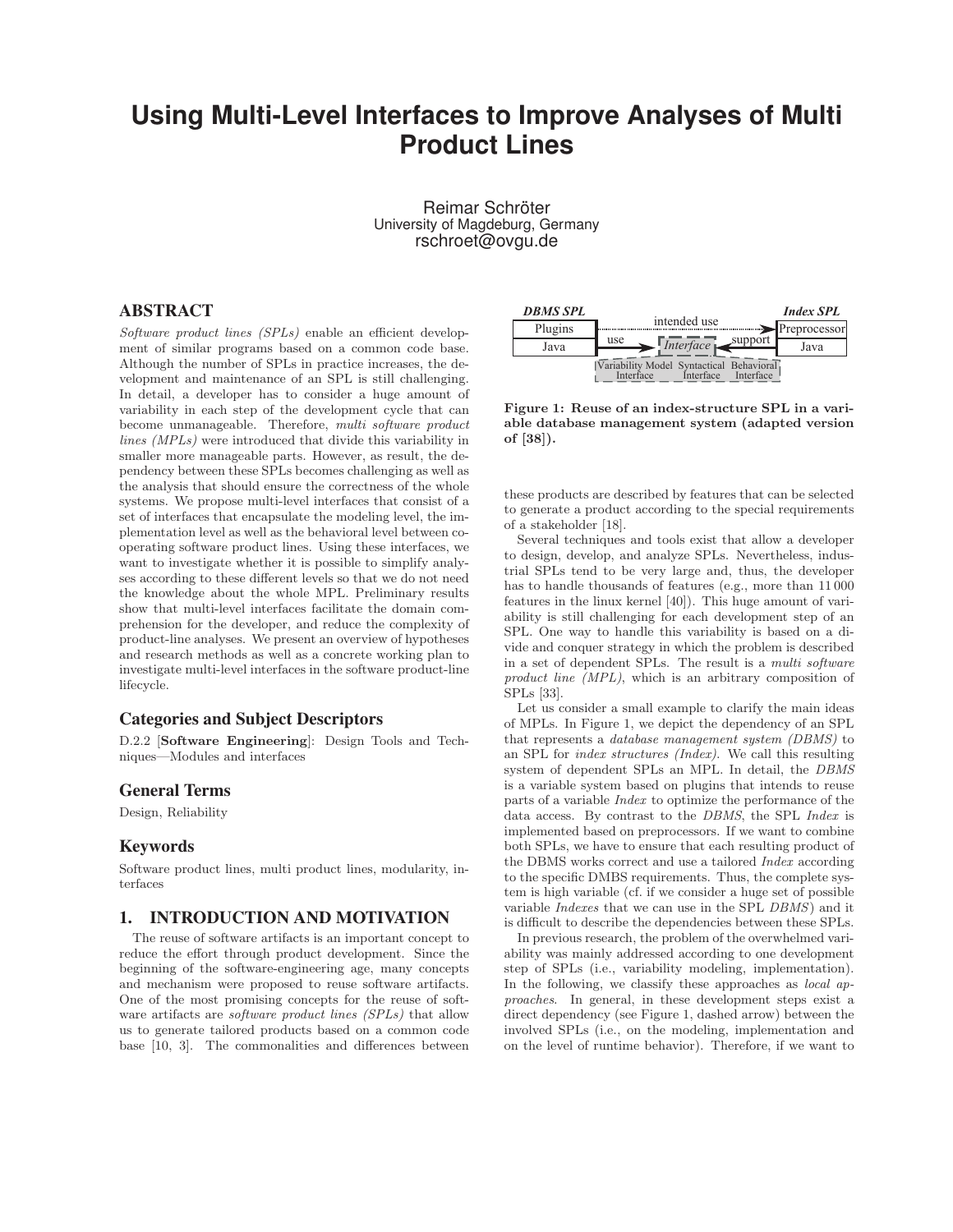analyze the MPL (e.g., consistency of the variability model), we have to consider all dependent SPLs. This results in the same complexity as for one huge SPL that realize the whole variability. Thus, the question arise how can we efficiently analyze the correctness of MPLs? Is it possible to find a general concept that we can use in each development step?

By contrast to the existing approaches to handle variability, we focus on an approach that can be used in each development step of MPLs and supports modular analyses. Therefore, we suggest using the well-known concept of interfaces that was applied with success in other areas of software engineering, such as module systems and objectoriented programming (OOP). In detail, we introduce multilevel interfaces for MPLs that detach the direct dependency between SPLs. In detail, the multi-level interfaces consist of a variability-model interface, a syntactical interface, and a behavioral interface. In Figure 1, we use these interfaces between the SPL DBMS and the SPL Index. Here, the SPL Index supports an interface for each development step that can be used without further details of the underlying structure behind it (e.g., implementation or modeling details). Furthermore, these interfaces depend on each other so that, for instance, only syntactical artifacts are represented that rely on features represented in the variability-model interface. In this thesis, we investigate the usage of our interface concept to reduce the complexity of analysis processes on each development step. For instance, we are interested in modular automated analyses of variability models, an easy manual analysis of code artifacts by the developer for reuse, and reduced complexity of analysis techniques for detection of runtime violations of MPLs.

In the following, we present an overview of state-of-theart techniques for the development and analysis of SPLs and MPLs including their advantages and drawbacks. Afterwards, we present the research issues and hypothesis for the thesis with respect to existing approaches. We present our general approach of interfaces and give an insight into our proposed interfaces. Based on this description, we present our research methodology and give an overview of completed as well as open tasks of our working plan.

### 2. STATE-OF-THE-ART

In the following, we present existing work that tackles the problem of the overwhelmed variability only partially. Therefore, we divide the section according to the SPL's development steps in which we plan to introduce our concept of multi-level interfaces. Afterwards, we give an overview about existing analyses in MPLs.

#### *Variability Modeling*

Feature models are the most commonly used concept to describe the dependencies between features in an SPL [5]. Feature models were introduced by Kang et al. [18] and were extended by several authors. Czarnecki et al. presents an overview of these extensions that, for instance, introduce cardinalities for feature groups and attributes specifying further details of features [11].

To reduce the complexity of large feature models and to improve the manageability, several authors propose featuremodel views [26, 17, 37]. In general, these views present a tailored excerpt of the relevant features according to the requirements of the stakeholder. Reiser and Weber introduce multi-level feature trees to improve the manageability

of highly complex product families by feature and featuremodel references [31]. Using permission attributes, the user can define allowed changes of a feature model compared to a referred feature model.

In general, these techniques allow us to get an improved overview of the basic elements of variability models, but these concepts do not reduce the complexity of analyses. In particular, it is not possible to locally analyze the correctness of each model part.

### *Product-Line Implementation*

The concepts to implement software product lines can be divided in two parts, composition-based approaches and annotation-based approaches [3]. Whereas annotation-based approaches (e.g., C-preprocessor) use annotations to describe the implementation variability of an SPL, composition-based approaches locally separate the different programming artifacts according to a feature.

Annotation-based approaches are well-known concepts in industrial SPLs [3]. However, with increasing variability it is challenging to maintain the code artifacts and to comprehend the code. Furthermore, the annotations can be very fine-grained, so that in the worst case only one additional character is added by an annotation. Therefore, the finegraininess is also curse and results in the "ifdef hell" [15, 25]. Approaches such as CIDE, which uses colors as markups for different features, improve the maintainability of  $\#$ ifdef code [19]. Based on these techniques, Kästner et al. present several views that can be used as support for the SPL implementation [21].

Besides the annotation-based approaches, several composition-based approaches were proposed, such as featureoriented programming (FOP) [29, 6], aspect-oriented programming [23], or delta-oriented programming [35]. These techniques allow a developer to define all code artifacts according to one feature locally separated (e.g., in feature modules).

The mentioned techniques to implement SPLs ease the implementation of features. However, the implementation is nonetheless challenging because it is not clear which code artifacts of other features can be reused in the currently developed or maintained code artifact. Approaches that introduce views to the code (e.g., realization view for preprocessors [21]) or restrict the code access (e.g., special access modifiers for FOP [4]) decrease the set of usable implementation artifacts. Nevertheless, these approaches still present elements that cannot be reused in the current implemented feature.

#### *Multi Software Product Line*

MPLs are a general concept to tackle the variability problem. According to Holl et al., an MPL is "a set of several self-contained but still interdependent product lines that together represent a large-scale or ultra-large-scale system"[16]. However, the proposed concepts according to MPLs address in general the modeling step and do not present concepts to develop MPLs that can be used on each development step [16].

Using the concept of MPLs for the modeling step, it is possible to decompose feature models in smaller parts and to combine the resulting models using composition-based approaches [8, 1, 34]. Therefore, several variability-model languages were introduced, such as VELVET [34], TVL [9],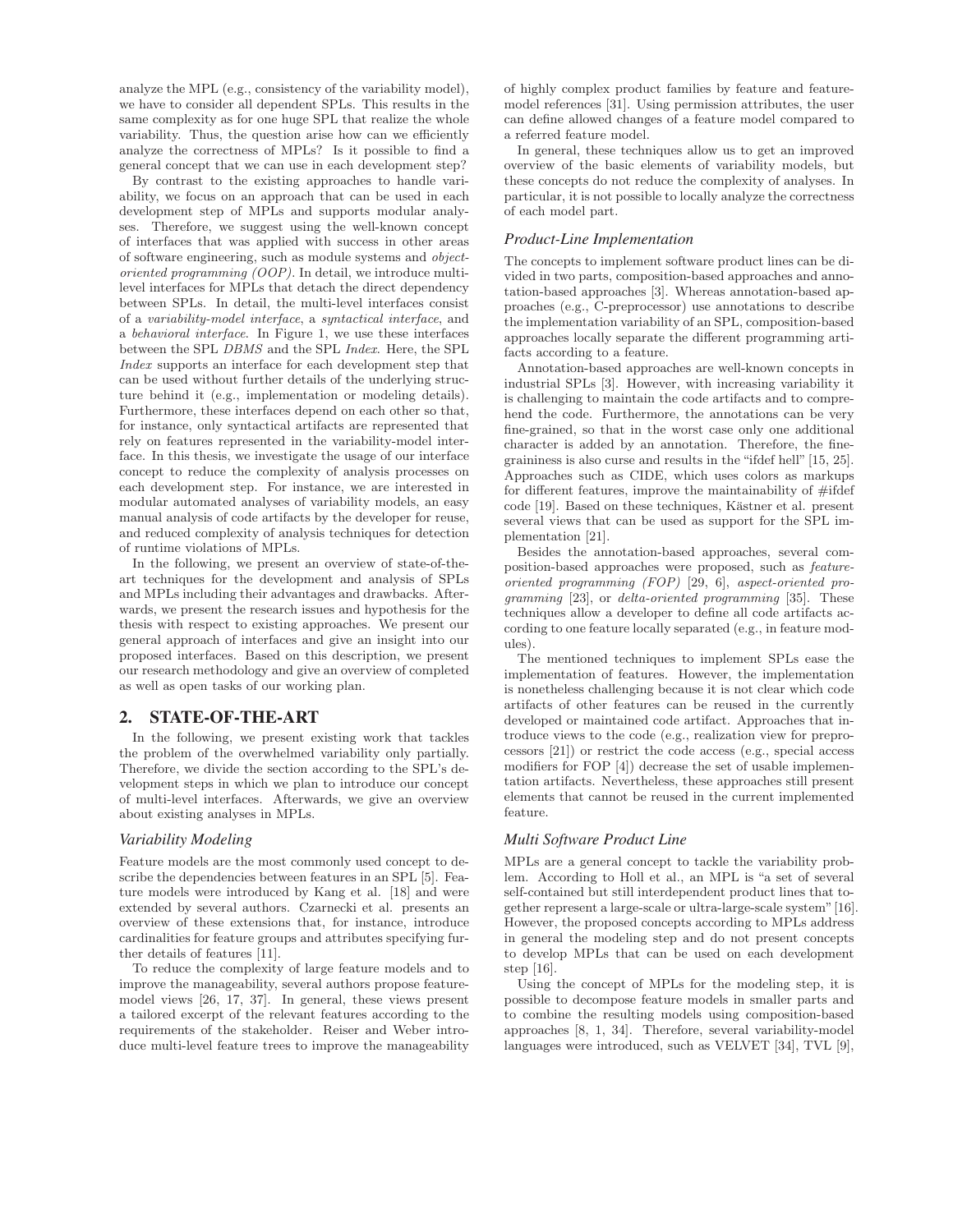and FAMILIAR [2]. Besides these languages, Eichelberger and Schmid present an overview about existing languages and describe their capabilities [14].

Similar to the concepts of MPLs, module systems divide the large-scale problem into smaller pieces and allow us to combine the components in a flexible way. The Koala component model defines provide and require interfaces for the description of valid combinations of components [45]. Furthermore, we can define Koala components in a hierarchical fashion so that it is possible to build more complex components and hide internal complexity. In addition, Reiser et al. use feature models to describe the inner variability of such hierarchical components and propose a set of pattern for the variability specification [30]. By contrast to these concepts, Kästner et al. present a module system with a variable interface on code as well as modeling level [20]. This concept is more flexible compared to Koala components and allows us to present internal variability of the module to the interface. Thus, a module is similar to an SPL and the composition of multiple modules is similar to a composition of multiple SPLs that describe an MPL. However, the approach does not take the behavioral level into account.

Further techniques investigate the flexible evolution and configuration of MPLs. In detail, Dhungana et al. present combinable model fragments with public and private model elements [12]. It is possible to merge these fragments semiautomatic and save a merge history to automate the merge process in future. Furthermore, several authors investigate the configuration of MPLs. For instance, Rosenmüller and Siegmund propose a stepwise configuration from the highlevel SPLs to the low-level SPLs to reduce unnecessary number of decisions [33]. By contrast, Dhungana et al. introduce the tool Invar which is a web service system that allows us to combine different variability modeling approaches and their configurations [13]. As result, vendors and suppliers can use their own modeling technique that is connected to Invar to configure the final MPL's product.

#### *Product-Line Analyses*

Analysis techniques vary among the different development steps of SPLs. Thus, there are a set of specialized analysis techniques for the modeling, implementation, and the behavioral level to ensure the correct functionality of each SPL's product. In the following, we give a short overview about existing approaches and their basic ideas that we plan to improve by our modularization concept according to each development step.

Benavides et al. present an overview of existing automated analyses for feature models [7], such as the analyses dead features. The knowledge about the existence of these features is very important because a programmer can neglect these features for the implementation. By contrast, falseoptional features are included in each product, in which the parent is included and, thus, the programmer has to pay attention on this feature during the implementation step. Approaches, such as views, help to ease the modeling effort, but fail to modularize the analysis step of the whole SPL's feature model. Furthermore, it is not clear whether it is possible to modularize feature-model analyses.

Besides analysis techniques according to variability models, several approaches were published that aim to ensure the correctness of a specific product-line implementation technique [41]. For instance, TypeChef is a variability-aware type checker for preprocessors [22] and Fuji is a compiler and type checker for the composition-based approach FOP [4]. These approaches help us to detect errors in SPL's products in a more efficient way, but it is not possible to prevent errors during the implementation. In detail, a developer is interested in reusable code artifacts during the implementation (e.g., a method introduced in another feature), whereas current techniques check the syntactical correctness only after the implementation. Therefore, we need further codeanalysis techniques to infer that we can reuse a specific code artifact.

Furthermore, Ribeiro et al. propose emergent interfaces to ease the maintenance of annotation-based SPLs [32]. These interfaces were created by means of a dataflow analysis and present requires and provides information related to a currently maintained code artifact. Therefore, the interfaces were created on demand to the current selected code artifact. This approach helps to prevent errors during the code maintenance but does not present safely accessible code artifacts. Therefore, the developer has to search for reusable artifacts for himself.

Design by contract is a well-known technique in object oriented programming that facilitates checks to ensure correct behavior of a program using pre-conditions (i.e., expected method input) and post-conditions (i.e., expected method output) [28]. Several authors proposed adapted approaches of design by contract for SPLs. For instance, Thum et al. propose concepts to apply design by contract to FOP [44]. This allows developers of SPLs to verify the correct behavior of each SPL's product using, for instance, the theorem prover KeY [43]. But, it is an open question how these approaches scale to large systems and whether it is possible to modularize these analyses in MPLs. For further details, we refer to a survey on general analysis strategies for SPLs and on an overview of related tool support [41, 27].

### 3. RESEARCH ISSUES AND HYPOTHESES

According to the proposed work, especially for the development of multi software product lines (MPLs), we identified a lack of modularized analysis strategies for MPLs. Thus, we consider the research on modular analysis strategies that ensure the correct functionality of MPLs as main research issue of the thesis. Thus, the management of the variability in large-scale and ultra large-scale systems consisting of thousands of features is challenging. Therefore, we need analysis strategies to ensure the correctness of MPLs and support their development.

In general, we want to tackle the problem of the variability management with a general approach that is applicable on each development step of MPLs and allows a simplification of the analysis processes. Therefore, we are interested in an approach supporting a modular analysis so that we can efficiently check the correctness of the SPL on each development step.

We propose multi-level interfaces according to the different development steps to tackle the overall problem and to reach our objectives. Interfaces are a well-known technique in module systems and object-oriented programming for the modularization of artifacts. By default, interfaces facilitate information hiding. Therefore, we assume that it is possible to reduce the complexity of the analysis processes, because we have to consider only the dependencies to the specific interface.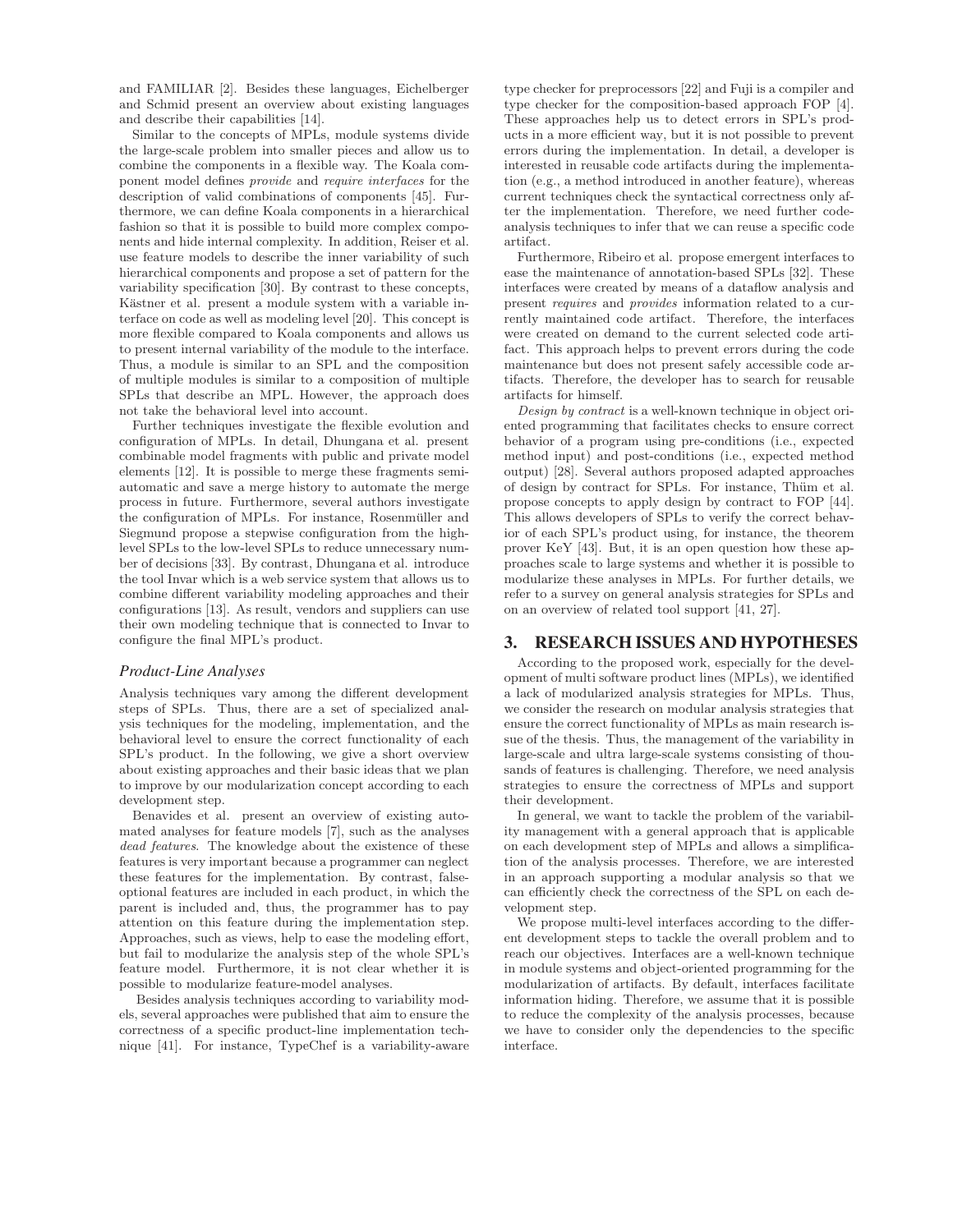

Figure 2: Interfaces for the reuse of SPLs in MPLs (adapted version of [38]).

The proposed multi-level interfaces concept includes dependent interfaces for variability models, the programming interface, and the runtime behavior of SPLs. In general, we expect a significant improvement of existing analyses on each development step that we can improve the performance of the specific analyses. For each development step, we formulate a hypothesis that we want to investigate during the thesis.

H1. The variability-model interface enables a performance improvement of automated analysis on variability models in evolving MPLs.

H2. The syntactical product-line interface helps to detect reusable code artifacts and reduces the development time compared to state-of-the-art techniques.

H3. The behavioral product-line interface based on design by contract enables a time-efficient modular analysis to detect violations in MPLs using verification techniques.

Different strategies are necessary to investigate each hypothesis. In Section 5, we describe the strategies according to our research methodology.

## 4. OVERVIEW OF THE MULTI-LEVEL IN-TERFACE CONCEPT

By contrast to state-of-the-art approaches that mainly focus on a local approach for one specific development step to manage variability, we propose a general approach using the concept of interfaces to ease the analysis of MPLs. In detail, we propose multi-level interfaces and expected benefits (e.g., modular analysis) that we want to reach in each development step of MPLs [38]. For the thesis, we plan to refine our initial ideas so that we reach our overall goal of a modular analysis on each development step of an MPL. In the following, we give an insight of our main concept of multi-level interfaces and present one of our case studies for motivation purposes.

### *Case Study*

We intend to use a case study to support the conceptual description of the thesis and to investigate the complete approach of multi-level interfaces. Similar to our initial example of the SPL DBMS and SPL Index, we identified our evaluation framework QuEval [36] as a possible subject. QuEval itself is a framework that allows us to identify an optimal index for a special use case in a DMBS (e.g., a concrete data distribution to access data as fast as possible). QuEval uses different products of an index as input and searches for an optimal solution. In our previous work, we emphasize that it is necessary to reorganize the framework QuEval and the Index as dependent SPLs so that it is possible to address and evaluate different index implementations [24]. For instance, if the input data of the use case is based on double values, the framework itself, all index implementations, and other components have to support double values. This affects all development steps so that the correctness of the dependencies in the variability model (i.e., selection of the specific feature), the implementation (i.e., method calls with different data types) and the runtime behavior has to be ensured (e.g., support of null values).

The framework QuEval including all dependent index implementations is complex and it is hard to ensure a correct combination of all features. Furthermore, if we change an SPL Index or if we add a new one, the whole MPL with all features must be checked again for correctness. Therefore, we introduce our multi-level interfaces to ease the development and to reduce the analysis complexity.

#### *Multi-Level Interfaces*

In Figure 2, we illustrate our interface concept using the dependencies between SPL QuEval and SPL Index, which supports our multi-level interfaces that introduce interfaces on each development step. Based on these interfaces, we can evaluate the dependency to the SPL Index without the knowledge of the specific instantiated index implementation. In detail, we introduce the concept of multi-level interfaces and define the (1) variability-model interface, (2) syntactical product-line interface, and (3) behavioral product-line interface. Using these interfaces, we aim to modularize the dependencies between SPLs, such as the dependencies of  $QuEval$  to the *Index* [24]. In Figure 3, we give a detailed overview of each interface according to an SPL Index (this is an adapted example of [38]).

As illustrated in our previous work, the variability-model interface is a variability model itself [38], which we plan to use as an agreement between the involved SPLs. For instance, we define a new variability model as interface according to the variability model of the SPL Index. We consider the variability-model interface as specialized variability model of the Index. This means that the set of valid configurations of the interface is a subset of all valid configurations according to the variability-model of the SPL Index. Therefore, the original variability model supports range-queries, but this feature is not available in the resulting variabilitymodel interface (see Figure 3) because it is not provided by each SPL Index. Furthermore, the complexity of the resulting variability model of the SPL Index is reduced and, thus, the combination with the variability model of SPL QuEval is also reduced. Therefore, we expect a significant performance improvement of analyses if we use dependencies to the variability-model interface instead of direct dependencies to the original variability model of SPL Index.

The syntactical product-line interface is an application programming interface with variability information [38]. In detail, the interface consists of classes, methods, and fields that are supported by different configurations of the SPL Index. For instance, the availability of each member (e.g., a method) depends on the configuration of the SPL Index and can be filtered accordingly. Furthermore, the syntactical product-line interface is based on the variability-model interface. Thus, we only use the existing features of the variability-model interface and collect the available members (see Figure 3). All other variability (i.e., other features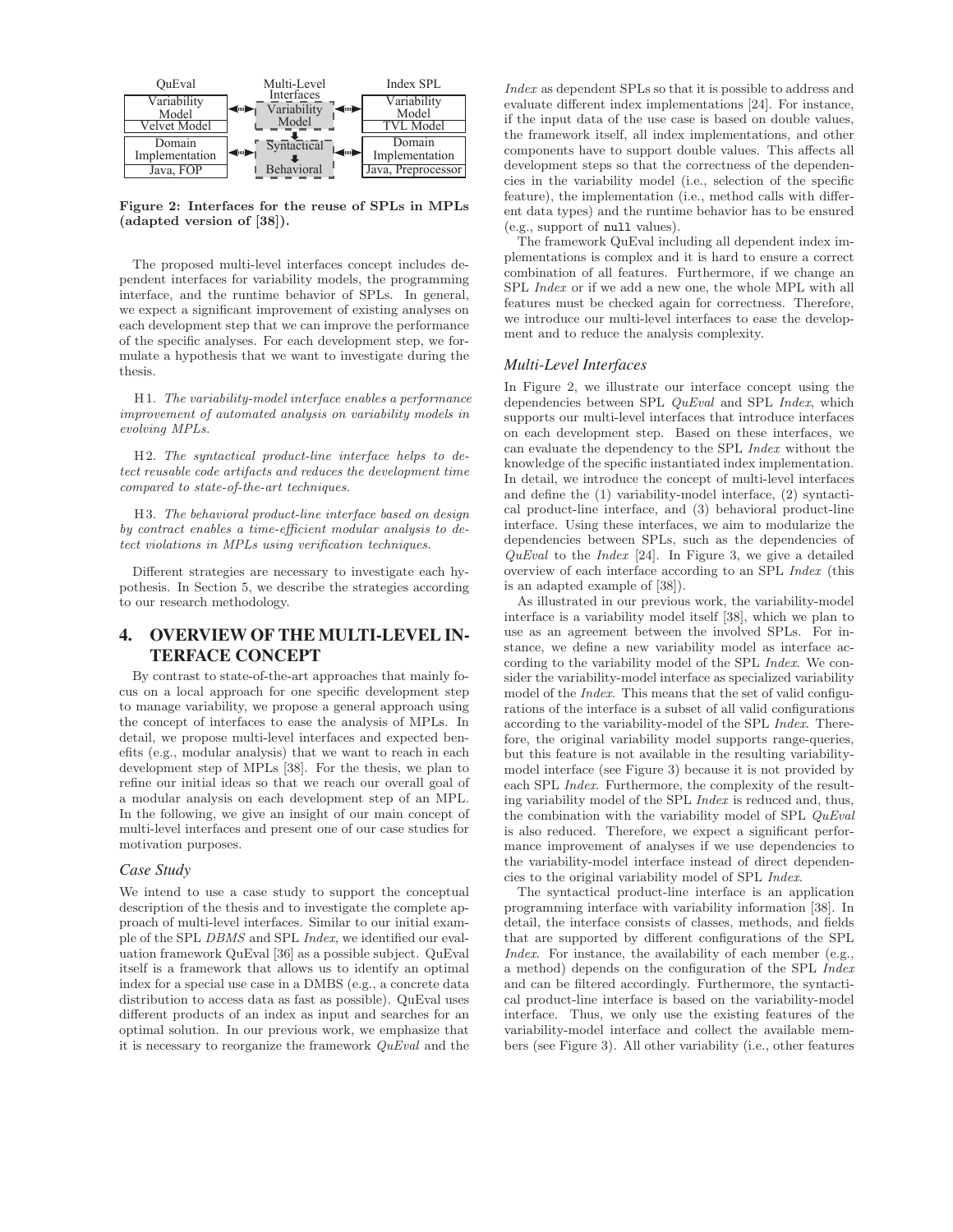that are not included in the variability model) is hidden for the SPL that wants to reuse the functionality. For instance, the SPL QuEval has no knowledge about the implementation details of an SPL Index and knows only the variability according to the variability-model interface. This means, we present all method and field signatures with the information in which feature the members are defined. All other methods that exist in the underlying SPL Index (e.g., according to range queries) are not included. Furthermore, we assume that a variability-aware programming interface can be used to support the manual analysis of the source code by the developer. As result, it is easier for the developer to comprehend the source code and, thus, to develop the SPL in a more efficient way.

The behavioral product-line interface is the third interface of our multi-level interface approach. This interface is based on the syntactical product-line interface as well as the variability-model interface and specifies the behavior of each available method [38]. Therefore, we propose to use the methodology of design by contract that we plan to extend to fulfill the variability requirements. In Figure 3, we present a small example. If we want to insert a point and the feature UniqueKeys is selected, the method has to check that the point is not already inserted in the point-container cont. If the point is unique or the feature UniqueKeys is not selected, the method has to return true and otherwise false. Using the behavioral product-line interface, we assume that it is possible to enable a modular analysis that detects runtime violations more efficiently. Therefore, we want to investigate the application of the behavioral product-line interface with theorem proving.

### 5. RESEARCH METHODOLOGY

In this section, we present the main research methods that we plan to utilize in the PhD thesis to investigate our hypotheses. Afterwards, we discuss respective threats to validity.

#### *Research Methods*

In general, we use our presented hypotheses of Section 3 as guideline for our research procedure. Because of the various targets according to the hypotheses, we need different strategies to validate each hypothesis. We use different kinds of evaluations; quantitative evaluations of real world SPLs on the one side and user studies on the other side.

The presented hypotheses strongly depend on our multilevel interfaces. Therefore, we plan a stepwise procedure, in which we introduce each of the respective interfaces. For each interface, we have to (1) refine the base concept (cf. [38]), (2) create a prototypical implementation and (3) validate our approach according to the presented hypotheses.

First of all, we have to search for an approach that can be used as basis for the integration and development of our interface concept according to the specific development step. For instance, if we focus on our variability-model interface, we search for an adequate modeling language that makes an integration of our interface concept as easy as possible. Afterwards, we can refine the specific interface concept with respect to the identified approach and the results of the previous development interface.

Second, because of our aim to combine all interfaces to a combined solution, we need an integrated development environment (IDE), in which we can integrate our multi-level



 $\frac{1}{2}$  interface IIndex { 2 // $Features: In<sup>t</sup>$ , UniqueKeys<br>3 ArrayList<int ||> cont;  $\overrightarrow{A}$  rray List  $\langle \text{int} | \rangle$  cont; 4 *// F ea tu r es : In t , UniqueKeys* 5 boolean insert  $(int []$  point);<br>6 //Features: Double 6 *// F ea tu r es : Doub le* 7 boolean i n s e r t ( double [ ] p o i n t ) ; */*∗ *. . .* ∗*/* 8 }

Syntactical product-line interface

|        | 9interface IIndex{                                                        |
|--------|---------------------------------------------------------------------------|
|        | 10 ArrayList $\langle \text{int}   \rangle$ cont; //Point container       |
|        | 11 //@ requires point $!= null$                                           |
|        | $12$ //@ if (UniqueKeys)                                                  |
|        | 13 //@ ensures $(exist(point) \Rightarrow \operatorname{result} = false)$ |
|        | 14 //@ $\&\&\; cont.size() == \cdot old (cont.size())$                    |
|        | $15$ //@ else                                                             |
|        | 16 //@ ensures cont.size() == \old(cont.size())+1                         |
|        | 17 //@ $66 \ \text{result} = true$                                        |
|        | 18 boolean insert (int [] point); $\frac{1}{x}$ $\frac{x}{x}$             |
| $19$ } |                                                                           |
|        |                                                                           |

Behavioral product-line interface



interfaces. Thus, we have to search for an environment that is suitable for this integration. Afterwards, we use the refined concept of the previous step, and integrate our interface approach in this IDE.

Third, based on the IDE integration of the specific interface approach, we plan to validate our hypotheses. Whereas Hypothesis H2 can only be validated by a user study, the Hypothesis H1 and H3 can be investigated using quantitative evaluations. The detailed evaluation strongly depends on the specific interface and is partly an open research question.

### *Threats to Validity*

The threats to validity strongly depend on the evaluation procedure and, thus, we divide our threats to validity according to a user study and a quantitative evaluation.

*User Study.* To investigate Hypothesis H2, we plan an exemplary user study using our syntactical product-line interfaces [39]. We already published our concept for these interfaces and present a quantitative evaluation [39]. We use the results of this evaluation to select an appropriate product line for the planned user study that is able to present meaningful results. Nevertheless, in a user study it is only possible to investigate one or two SPLs and, thus, the generalizability of the results is limited. However, using the results of our previous qualitative evaluation, we expect significant results according to the SPL that we investigate. Furthermore, the results of a user study strongly depend on the subjects of the experiment and the complexity of the presented tasks.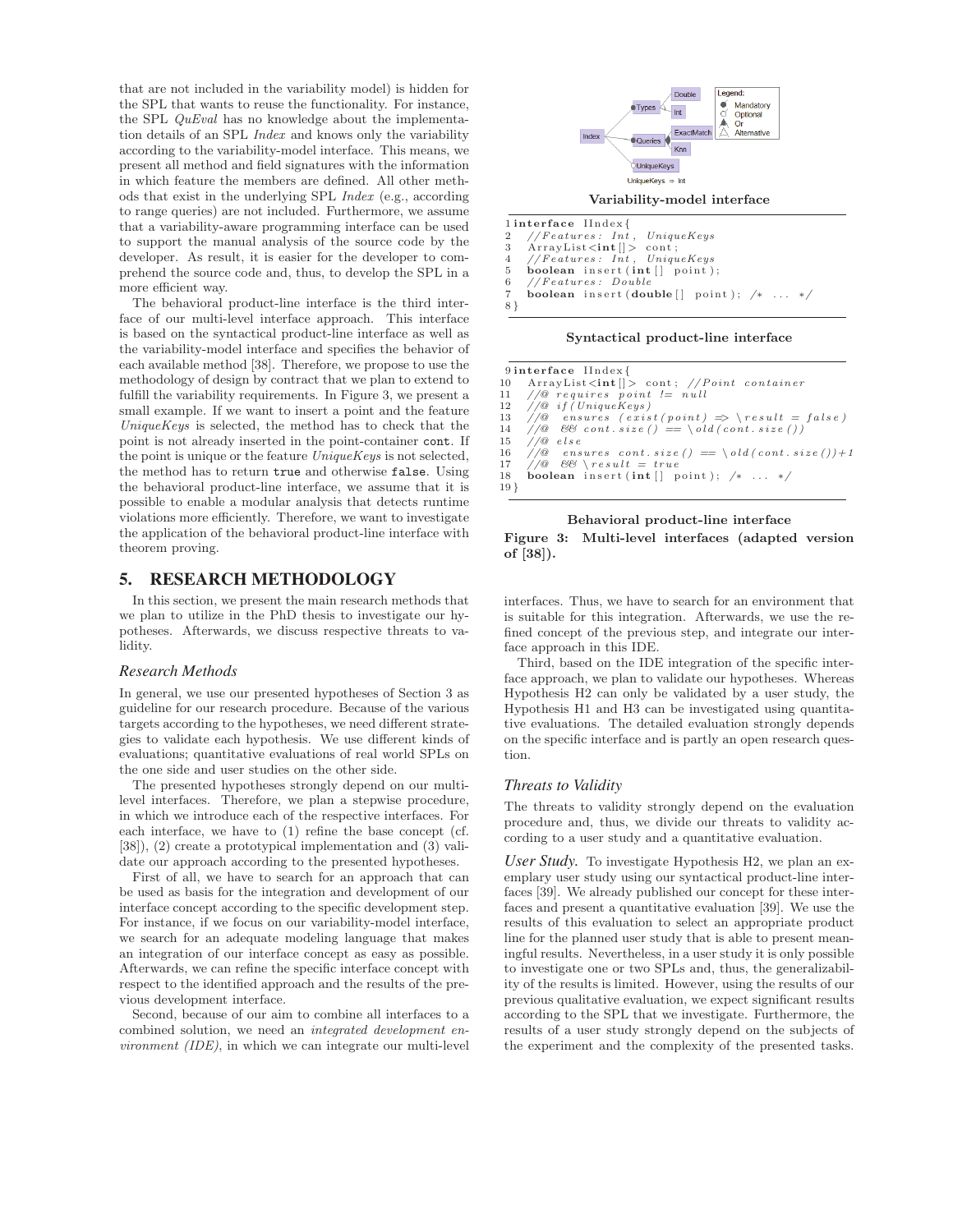Therefore, we have to ensure that we select the subjects and the tasks carefully.

*Quantitative Evaluation.* The threats to validity according to the investigation of Hypotheses H1 and H3 strongly depend on the applied subject system. In general, it is hard to find real-world subject system in the domain of MPLs. However, we have access to a lot of open-source SPLs that are available in public repositories. Thus, it is possible to divide these SPLs in smaller dependent SPLs that we can use as base for our evaluation. The open-source SPLs were also used by other researchers and, thus, we hope to increase the acceptance by the research community.

Referring to the internal validity in both evaluation procedures, we have to ensure a correct prototypical implementation. Therefore, we plan to investigate our implementation using some small self-created case studies.

### 6. PRELIMINARY KEY RESULTS

In this section, we present our preliminary results according to our main concept of multi-level interfaces.

First of all, we proposed the overall idea of multi-level interfaces between SPLs [38]. In this context, we discussed the main reasons for the usage of interfaces in MPLs. For each interface of our multi-level interface approach, we present first ideas according to the concept of the specific interface. The paper is the starting point of the thesis and presents a guideline and initial concepts that we can refine step by step.

Although the interfaces of our multi-level interface approach strongly depend on each other, we start to refine the concept of our syntactical product-line interface. Therefore, we present a technique that can be used in single SPLs without a variability-model interface [39]. However, we are sure that the concept itself is easy adaptable according to MPLs and will profit by the knowledge of the variability-model interface. In detail, we proposed feature-context interfaces as a non-variable interface that presents all code artifacts that a developer can reuse in an SPL based on FOP. We published the concept including a quantitative evaluation that illustrates the benefits of feature-context interfaces and a detailed description of the prototypical implementation in FeatureIDE<sup>1</sup> [42].

In our second step, we focus on the refinement, implementation, and evaluation of the variability-model interface. The development of the variability-model interface itself is still a remaining task, but we already published our ideas related to the analysis of depending feature models [38]. We plan to reuse these concepts for the analysis, in which we evaluate our concept for the variability-model interface. In detail, we plan to compare analyses with and without our variability-model interfaces.

Besides the concepts of multi-level interfaces that describe the core assets of the thesis, we also published a paper according to our evaluation framework QuEval that presents the necessity to reorganize the framework to an MPL [24]. In addition to the description of the running example, we present problems using state-of-the-art techniques for the implementation [24]. Thus, we consider QuEval as motivating example for the thesis.

### 1 http://www.fosd.de/featureide

### 7. REMAINING WORK

The first remaining research part of our thesis investigates the variability-model interfaces and their facility to improve automated analysis. We published first ideas in our previous work [38] and plan to improve the main concept in the next month and to include the approach in FeatureIDE. Afterward, we will execute evaluations that compare the results of automated analyses according to the variability model with and without interfaces (see Hypothesis H1). Using these results, we plan a conference submission. The remaining work for this main part of the thesis will require at least six additional months.

Furthermore, we plan to execute a user study to evaluate the benefits of feature-context interfaces as syntactical product-line interfaces. In detail, we plan to develop programming tasks that should be solved by undergraduate students. We plan to divide the students in two groups and compare the time to solve these tasks with and without the help of our feature-context interfaces. For this user study, we want to select subjects of our SPL lecture that takes places every winter term. Therefore, we plan the execution of the user study in the winter term 2014/2015. We plan to submit the results of the study to a journal as extended version of our previous work on feature-context interfaces [39].

Another remaining part investigates the concepts for the behavior product-line interface. In this area, we already published first ideas in our overview paper in which we describe the whole concept for the usage of interfaces between SPLs [38]. The detailed concept is a still open task as well as the detailed evaluation. Similar to the other main parts of our multi-level interfaces, we plan a conference submission with an evaluation part that investigates Hypothesis H3. These concepts strongly depend on the syntactical productline interface and, thus, it will be the last part of the thesis. For the development of the main concept including the evaluation, we plan to invest half a year.

### 8. CONCLUSION

Although software product lines improve the development effort of similar products, their implementation and maintenance is still a challenging task. Especially the overwhelming variability in very large-scale systems complicates the development task. Multi software product lines, which are an arbitrary composition of software product lines, help to support developers through the development and maintenance tasks. Although the concepts of multi software product lines are promising, the support for analyses to ensure correctness in each development step is insufficient. Therefore, we propose the concept of multi-level interfaces between software product lines to close the gap. In this proposal, we present our overall idea of multi-level interfaces and present our strategies to investigate their facility to improve analyses on each development step. In detail, we present a set of hypotheses that we plan to investigate throughout the thesis process. Our first evaluations according to the syntactical product-line interface present promising results that we want to validate by a user study. We expect similar improvements in all other steps of the product-line development.

### Acknowledgments

We thank Thomas Thüm and Gunter Saake for suggestions and constructive discussions of previous versions of the pa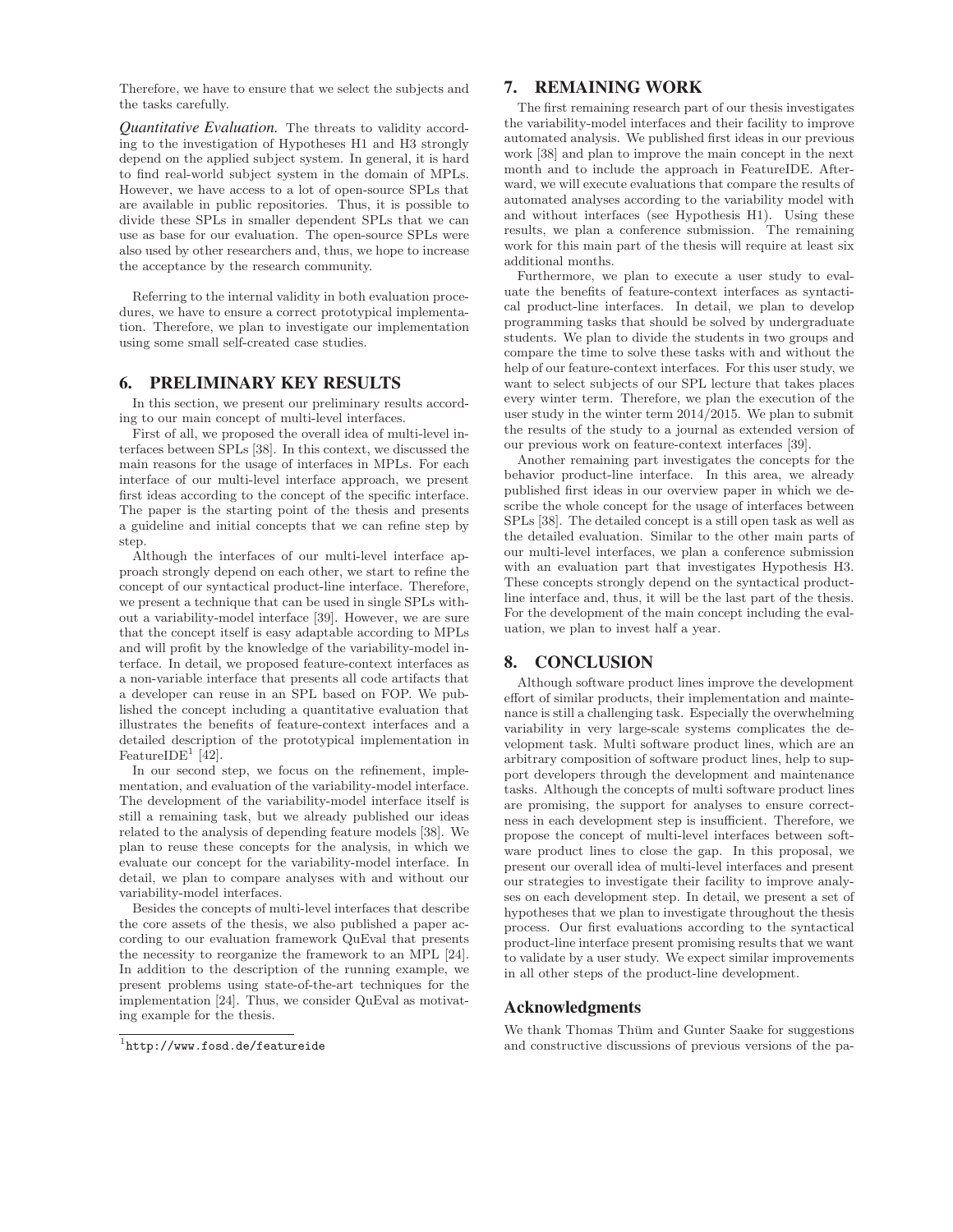per. This proposal was accepted for presentation at SPLC 2014 Doctoral Symposium. The work is partially funded by German Research Foundation (DFG, SA 465/34-2).

### 9. REFERENCES

- [1] M. Acher, P. Collet, P. Lahire, and R. France. Composing Feature Models. In Proceedings of the International Conference on Software Language Engineering (SLE), pages 62–81. Springer, 2009.
- [2] M. Acher, P. Collet, P. Lahire, and R. B. France. A Domain-Specific Language for Managing Feature Models. In Proc. ACM Symposium Applied Computing (SAC), pages 1333–1340. ACM, 2011.
- [3] S. Apel, D. Batory, C. Kästner, and G. Saake. Feature-Oriented Software Product Lines: Concepts and Implementation. Springer, 2013.
- [4] S. Apel, S. Kolesnikov, J. Liebig, C. Kästner, M. Kuhlemann, and T. Leich. Access Control in Feature-Oriented Programming. Science of Computer Programming (SCP), 77(3):174–187, 2012.
- [5] D. Batory. Feature Models, Grammars, and Propositional Formulas. In Proceedings of the International Software Product Line Conference (SPLC), pages 7–20. Springer, 2005.
- [6] D. Batory, J. N. Sarvela, and A. Rauschmayer. Scaling Step-Wise Refinement. IEEE Transactions on Software Engineering (TSE), 30(6):355–371, 2004.
- [7] D. Benavides, S. Segura, and A. Ruiz-Cortés. Automated Analysis of Feature Models 20 Years Later: A Literature Review. Information Systems, 35(6):615–708, 2010.
- [8] M. Bošković, G. Mussbacher, E. Bagheri, D. Amyot, D. Gašević, and M. Hatala. Aspect-Oriented Feature Models. In Proceedings of the International Conference on Models in Software Engineering (MODELSWARD), pages 110–124. Springer, 2011.
- [9] A. Classen, Q. Boucher, and P. Heymans. A Text-based Approach to Feature Modelling: Syntax and Semantics of TVL. Science of Computer Programming (SCP), 76(12):1130–1143, 2011.
- [10] K. Czarnecki and U. Eisenecker. Generative Programming: Methods, Tools, and Applications. ACM/Addison-Wesley, 2000.
- [11] K. Czarnecki, S. Helsen, and U. Eisenecker. Staged Configuration through Specialization and Multi-Level Configuration of Feature Models. Software Process: Improvement and Practice, 10(2):143–169, 2005.
- [12] D. Dhungana, P. Grünbacher, R. Rabiser, and T. Neumayer. Structuring the Modeling Space and Supporting Evolution in Software Product Line Engineering. Journal of Systems and Software (JSS), 83(7):1108–1122, 2010.
- [13] D. Dhungana, D. Seichter, G. Botterweck, R. Rabiser, P. Grünbacher, D. Benavides, and J. A. Galindo. Configuration of Multi Product Lines by Bridging Heterogeneous Variability Modeling Approaches. In Proceedings of the International Software Product Line Conference (SPLC), pages 120–129. IEEE Computer Science, 2011.
- [14] H. Eichelberger and K. Schmid. A Systematic Analysis of Textual Variability Modeling Languages. In Proceedings of the International Software Product

Line Conference (SPLC), pages 12–21. ACM, 2013.

- [15] J. Feigenspan, C. Kästner, S. Apel, J. Liebig, M. Schulze, R. Dachselt, M. Papendieck, T. Leich, and G. Saake. Do Background Colors Improve Program Comprehension in the #Ifdef Hell? 18(4):699–745, 2013.
- [16] G. Holl, P. Grünbacher, and R. Rabiser. A Systematic Review and an Expert Survey on Capabilities Supporting Multi Product Lines. J. Information and Software Technology (IST), 54(8):828–852, 2012.
- [17] A. Hubaux, P. Heymans, P.-Y. Schobbens, and D. Deridder. Towards Multi-view Feature-Based Configuration. In Proceedings of the International Working Conference on Requirements Engineering: Foundation for Software Quality (REFSQ), pages 106–112. Springer, 2010.
- [18] K. C. Kang, S. G. Cohen, J. A. Hess, W. E. Novak, and A. S. Peterson. Feature-Oriented Domain Analysis (FODA) Feasibility Study. Technical Report CMU/SEI-90-TR-21, Software Engineering Institute, 1990.
- [19] C. Kästner, S. Apel, and M. Kuhlemann. Granularity in Software Product Lines. In Proceedings of the International Conference on Software Engineering (ICSE), pages 311–320. ACM, 2008.
- [20] C. Kästner, K. Ostermann, and S. Erdweg. A Variability-Aware Module System. In Proceedings of the Conference on Object-Oriented Programming, Systems, Languages and Applications (OOPSLA), pages 773–792. ACM, 2012.
- [21] C. Kästner, S. Trujillo, and S. Apel. Visualizing Software Product Line Variabilities in Source Code. In Proceedings of the International Workshop Visualisation in Software Product Line Engineering (ViSPLE), pages 303–313, 2008.
- [22] A. Kenner, C. Kästner, S. Haase, and T. Leich. TypeChef: Toward Type Checking #Ifdef Variability in C. In Proceedings of the International SPLC Workshop Feature-Oriented Software Development (FOSD), pages 25–32. ACM, 2010.
- [23] G. Kiczales, J. Lamping, A. Mendhekar, C. Maeda, C. Lopes, J.-M. Loingtier, and J. Irwin. Aspect-Oriented Programming. In Proceedings of the European Conference on Object-Oriented Programming (ECOOP), pages 220–242. Springer, 1997.
- [24] V. Köppen, M. Schäler, and R. Schröter. Toward Variability Management to Tailor High Dimensional Index Implementations. In Proceedings of the International Conference on Research Challenges in Information Science (RCIS). IEEE Computer Science, 2014.
- [25] D. Le, E. Walkingshaw, and M. Erwig. #Ifdef Confirmed Harmful: Promoting Understandable Software Variation. In Proc. Int'l Symposium Visual Languages and Human-Centric Computing  $(VL/HCC)$ , pages 143–150. IEEE Computer Science, 2011.
- [26] M. Mannion, J. Savolainen, and T. Asikainen. Viewpoint-Oriented Variability Modeling. In Proc. Computer Software and Applications Conf. (COMPSAC), pages 67–72. IEEE Computer Science, 2009.